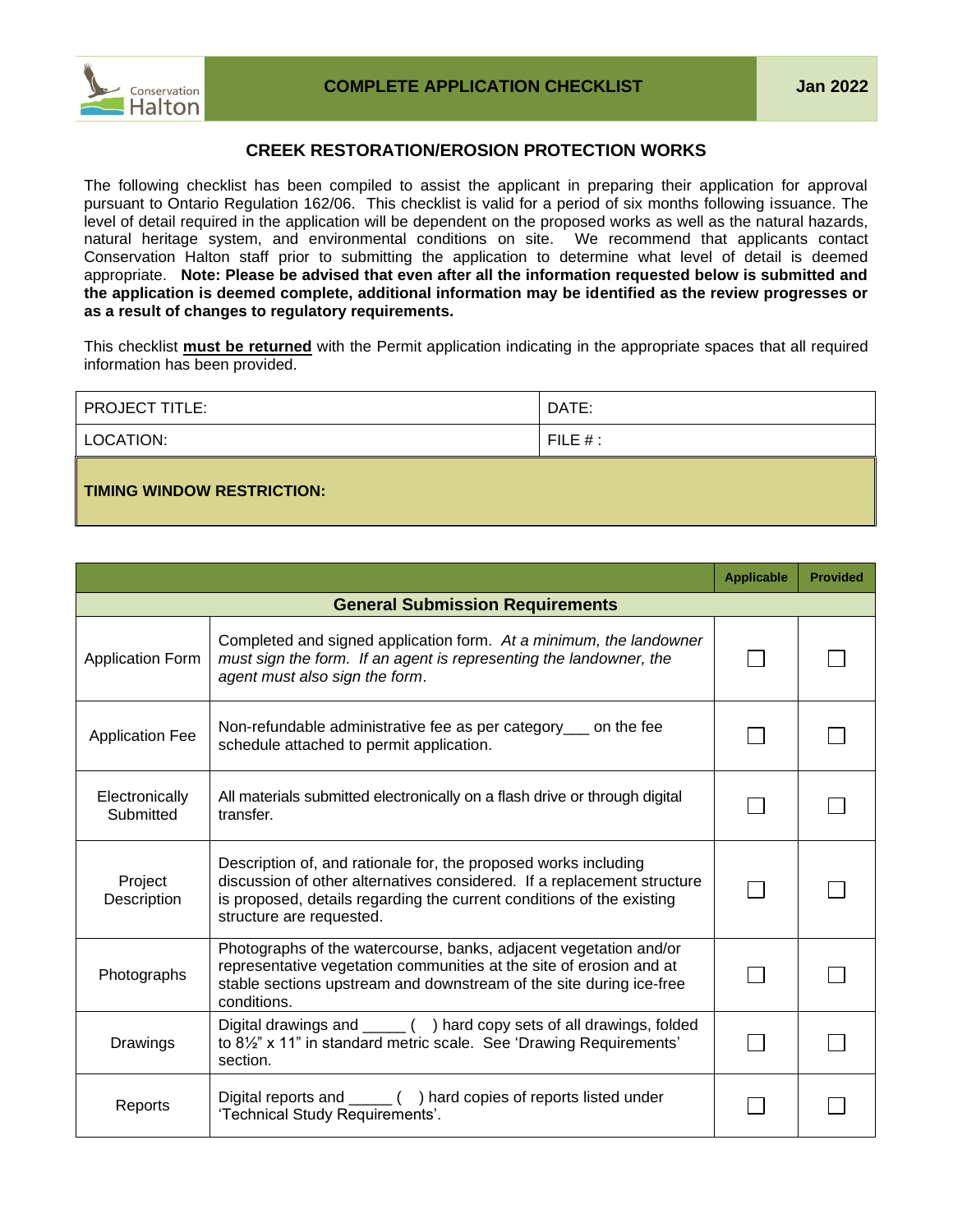|                         |                                                                                                                                                                                                                                                                                                                                                                                                                                                                                                                                                                                                                                          | <b>Applicable</b> | <b>Provided</b> |
|-------------------------|------------------------------------------------------------------------------------------------------------------------------------------------------------------------------------------------------------------------------------------------------------------------------------------------------------------------------------------------------------------------------------------------------------------------------------------------------------------------------------------------------------------------------------------------------------------------------------------------------------------------------------------|-------------------|-----------------|
| Qualified<br>Persons    | Where a drawing or report is required to be prepared by a P.Geo.,<br>P.Eng., OALA, or OLS, it must be stamped, dated and signed.                                                                                                                                                                                                                                                                                                                                                                                                                                                                                                         |                   |                 |
|                         | <b>Drawing Requirements</b>                                                                                                                                                                                                                                                                                                                                                                                                                                                                                                                                                                                                              |                   |                 |
| <b>Digital Copies</b>   | Technical drawings and plans provided in the most recent version of<br>AutoCAD and properly georeferenced to real world coordinates (i.e.<br>NAD83, UTM, Zone 17). File formats in order of preference are dgn,<br>dwg, and dxf.<br>GIS data and mapping should be submitted in an acceptable ESRI<br>format and be properly georeferenced to real world coordinates (i.e.,<br>NAD83, UTM, Zone 17). It is highly desirable that mapping related<br>data be submitted in ArcGIS Geodatabase format, containing all<br>spatial, attribute, metadata and spatial joins/data rules. ESRI shape<br>file format is an acceptable alternative. |                   |                 |
| Topographic<br>Survey   | Detailed topographic survey of the site by an OLS or qualified P.Eng.<br>extending a minimum 15m upstream and downstream of the project<br>footprint, with information collected at 1m intervals along the creek.<br>The survey is to identify/confirm/include items such as:<br>• Creek inverts, creek thalweg<br>• Slopes /valley walls/retaining<br>walls (top and bottom of bank)<br><b>Bankfull locations</b><br>• Limit of wetlands, staked by<br>Existing infrastructure/utilities<br><b>Conservation Halton</b><br>Observed water level<br>• Ditch lines<br>Dams/weirs/knick points<br>• Benchmarks<br>• Date surveyed, etc.     |                   |                 |
| Plan View(s)            | Plan view(s) showing existing conditions and proposed development<br>conditions including:<br>Detailed grading (clearly<br>• Habitat features<br>illustrate how the proposed<br>• Vegetation<br>works will blend in with the<br>• Conservation Halton staked<br>undisturbed areas)<br>Wetland limit<br>Limit of work/disturbance<br>Structures/buildings<br>Watercourse (bankfull width)<br>Utilities/infrastructure<br>Culvert/Bridges<br>Location of cross-sections and<br>profile views, etc.<br>Location of approximate regulated limits (ARL) and applicable<br>natural hazards, specifically::                                     |                   |                 |
| Aerial<br>Photograph(s) | Plan view of the proposed works and limits of disturbance (or other,<br>_), superimposed over top of<br>specifically<br>a recent aerial photograph of the site. Please specify date of imagery.                                                                                                                                                                                                                                                                                                                                                                                                                                          |                   |                 |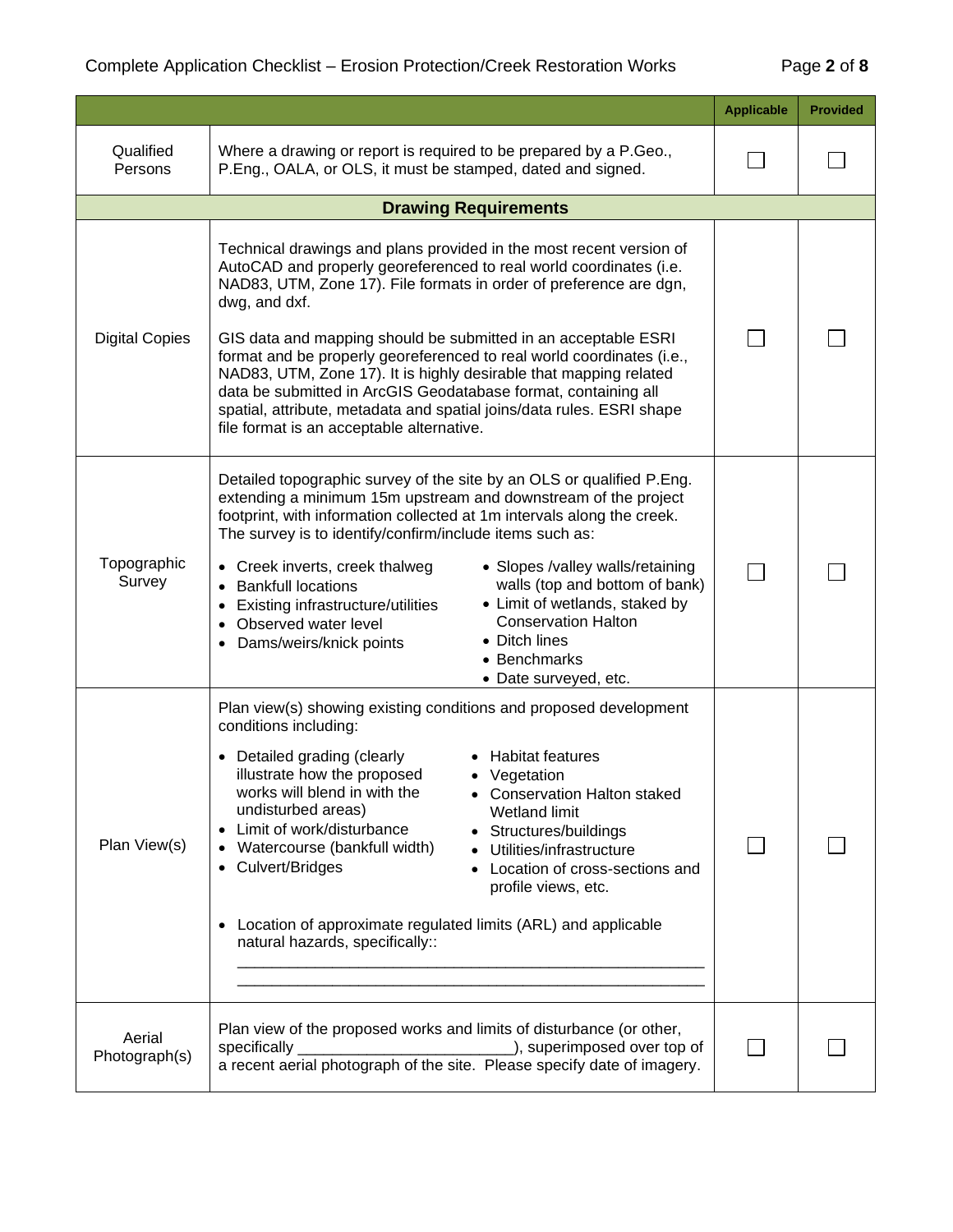## Complete Application Checklist – Erosion Protection/Creek Restoration Works Page **3** of **8**

|                                                         |                                                                                                                                                                                                                                                                                                                                                                                                                                                                                                                                                                                                                                     | <b>Applicable</b> | <b>Provided</b> |
|---------------------------------------------------------|-------------------------------------------------------------------------------------------------------------------------------------------------------------------------------------------------------------------------------------------------------------------------------------------------------------------------------------------------------------------------------------------------------------------------------------------------------------------------------------------------------------------------------------------------------------------------------------------------------------------------------------|-------------------|-----------------|
| Profile View(s)                                         | Existing and proposed longitudinal profile view(s) of the channel<br>(extending a minimum 15m upstream and downstream of project<br>footprint) clearly illustrating the existing conditions and proposed<br>development conditions. Drawings must clearly illustrate the works<br>and its interface with the upstream and downstream watercourse<br>reaches (creek invert, bank details, and overall gradient) that are to<br>remain undisturbed.                                                                                                                                                                                   |                   |                 |
| Cross-sectional<br>View(s)                              | Existing and proposed cross sectional views of the channel. Bankfull<br>width, creek inverts and low flow channel for fish passage must be<br>illustrated.                                                                                                                                                                                                                                                                                                                                                                                                                                                                          |                   |                 |
| <b>Habitat Features</b>                                 | Plan, section and profile details of proposed habitat features (e.g.<br>pools, riffles, dead snags, woody debris, etc.), as well as tie-in to the<br>proposed channel. Bank location (bankfull, low flow), must be clearly<br>identified on the above noted plans.                                                                                                                                                                                                                                                                                                                                                                  |                   |                 |
| Substrate<br><b>Materials</b>                           | Type, size/gradation and depth of appropriate substrate material.<br>Analysis supporting the selected sizing must be provided. Details of<br>granular mixtures proposed or native material to fill the void spaces<br>must also be included.                                                                                                                                                                                                                                                                                                                                                                                        |                   |                 |
| Existing<br>Vegetation                                  | A vegetation inventory is required (including scientific names, and ELC<br>community mapping to vegetation type). A Tree Preservation Plan is<br>also required. Tree protection fencing location and details must be<br>illustrated on the drawings. Follow applicable municipal tree protection<br>guidelines and by-laws and Conservation Halton's Guidelines on<br>Landscaping and Restoration Plans(2021), available at<br>www.conservationhalton.ca.                                                                                                                                                                           |                   |                 |
| Proposed<br>Vegetation                                  | Details on restoration, including a locally native, non-invasive seed mix<br>for disturbed areas as well as compensatory trees and/or shrubs must<br>be indicated on the drawings (including scientific names). Follow<br>Conservation Halton's Guidelines on Landscaping and Restoration<br>Plans (2021), available at www.conservationhalton.ca, unless as<br>directed as follows.                                                                                                                                                                                                                                                |                   |                 |
| Staging,<br>Phasing and<br><b>Access Route</b><br>Plans | Details regarding the sequence of construction with consideration of<br>site management, best management practices, and aquatic/terrestrial<br>timing window restrictions. The construction sequence should<br>consider:<br>Vegetation removal,<br>In-stream works,<br>Wildlife rescue plans,<br>Seasonal timing of landscaping and bioengineering,<br>$\bullet$<br>Stockpiling operations, etc.<br>$\bullet$<br>The full limits of disturbance for access to the site must be delineated<br>with details regarding temporary crossings (if applicable). Efforts to<br>minimize the extent of the disturbance must be demonstrated. |                   |                 |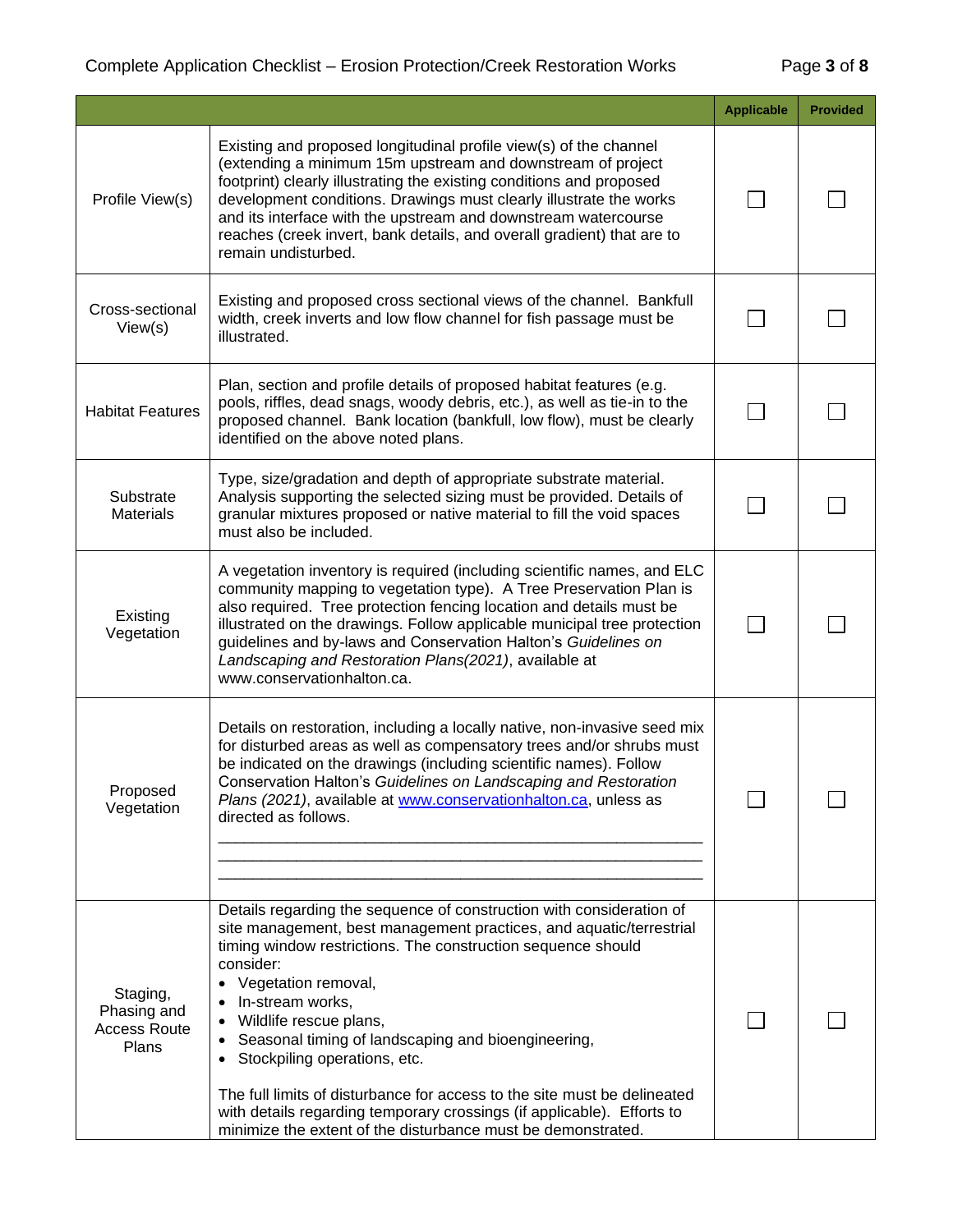|                                                                                                                                                                                                           |                                                                                                                                                                                                                                                                                                                                                                                                                                                                                                                                                                                                                                                                                                                                                                                                                                                                                        | <b>Applicable</b> | <b>Provided</b> |
|-----------------------------------------------------------------------------------------------------------------------------------------------------------------------------------------------------------|----------------------------------------------------------------------------------------------------------------------------------------------------------------------------------------------------------------------------------------------------------------------------------------------------------------------------------------------------------------------------------------------------------------------------------------------------------------------------------------------------------------------------------------------------------------------------------------------------------------------------------------------------------------------------------------------------------------------------------------------------------------------------------------------------------------------------------------------------------------------------------------|-------------------|-----------------|
| Erosion and<br>Sediment<br><b>Control Plans</b>                                                                                                                                                           | Details regarding sediment and erosion control measures, site<br>dewatering, equipment, materials, access to and from work area,<br>monitoring, site supervision, etc. See Erosion & Sediment Guidelines<br>for Urban Construction prepared by the Greater Golden Horseshoe<br>Area Conservation Authorities (www.sustainabletechnologies.ca) for<br>additional guidance.                                                                                                                                                                                                                                                                                                                                                                                                                                                                                                              |                   |                 |
|                                                                                                                                                                                                           | Above plan is to be prepared by a qualified professional (i.e. CISEC,<br>CPESC or an approved equivalent).                                                                                                                                                                                                                                                                                                                                                                                                                                                                                                                                                                                                                                                                                                                                                                             |                   |                 |
|                                                                                                                                                                                                           | <b>Technical Study Requirements</b>                                                                                                                                                                                                                                                                                                                                                                                                                                                                                                                                                                                                                                                                                                                                                                                                                                                    |                   |                 |
| (Studies pertaining to flooding and erosion hazards must be completed in accordance with the<br>Ministry of Northern Development, Natural Resources & Forestry (NDMNRF) Technical Guidelines (MNR, 2002). |                                                                                                                                                                                                                                                                                                                                                                                                                                                                                                                                                                                                                                                                                                                                                                                                                                                                                        |                   |                 |
| Hydraulic<br>Analysis                                                                                                                                                                                     | A hydraulic analysis by a qualified P. Eng to verify that the proposed<br>works will not increase flooding risks to life or property. The analysis<br>must verify that flood storage is maintained and that there will be no<br>increased flood levels on adjacent properties and no increased on-site<br>flood risks. The assessment must be completed for the full range of<br>rainfall events. A hard copy and digital copy of all models must be<br>provided and must be accompanied by a summary table of pre and<br>post development flood elevations. The source of the hydraulic model<br>must also be specified. A plan view drawing showing the existing and<br>proposed flooding hazard limit as well as the location of hydraulic<br>cross-sections overlain on an existing topographic mapping and/or<br>grading plan (if grading changes are proposed) must be provided. |                   |                 |
| Additional<br>Engineering<br>Analysis                                                                                                                                                                     | Calculations by a qualified P. Eng for erosion protection works. Please<br>note that where feasible, erosion protection measures should be<br>buried with appropriate substrate within the natural channel boundary.<br>Soft bioengineering techniques (i.e. crib wall, brush mattresses,<br>vegetation, etc.) should be utilized wherever possible rather than<br>hardened, armoured banks.                                                                                                                                                                                                                                                                                                                                                                                                                                                                                           |                   |                 |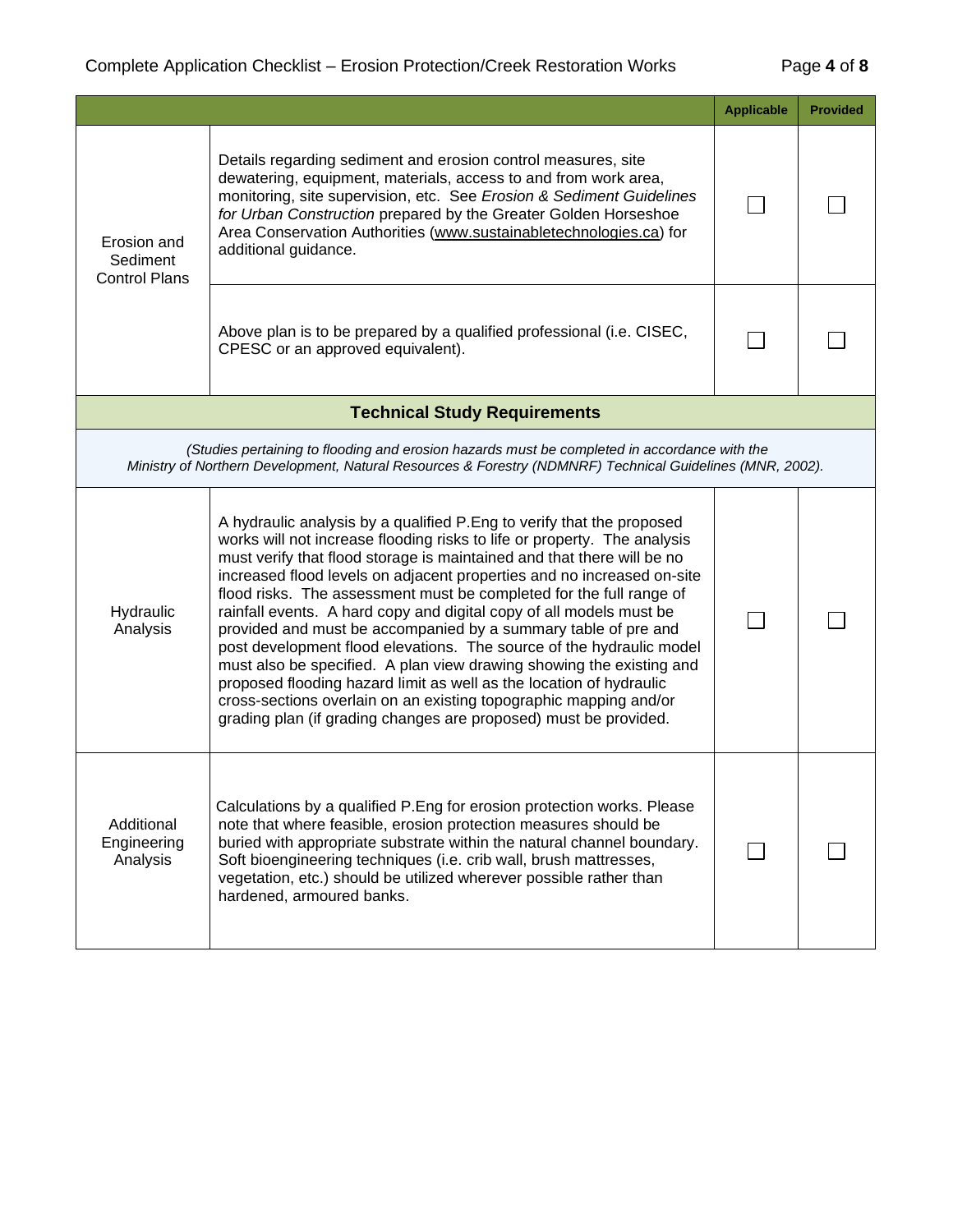|                                                       |                                                                                                                                                                                                                                                                                                                                                                                                                                                                                                                                                                                                                                                                                                                                                                                                                                                                                                                                                                                                                                                                                                                         | <b>Applicable</b> | <b>Provided</b> |
|-------------------------------------------------------|-------------------------------------------------------------------------------------------------------------------------------------------------------------------------------------------------------------------------------------------------------------------------------------------------------------------------------------------------------------------------------------------------------------------------------------------------------------------------------------------------------------------------------------------------------------------------------------------------------------------------------------------------------------------------------------------------------------------------------------------------------------------------------------------------------------------------------------------------------------------------------------------------------------------------------------------------------------------------------------------------------------------------------------------------------------------------------------------------------------------------|-------------------|-----------------|
| Geotechnical<br>Assessment<br>(Slope Stability        | A geotechnical slope assessment by a qualified P.Eng. The scope of<br>the study must be determined through the completion of the Slope<br>Stability Rating Chart (Table 4.2, MNRF, Understanding Natural<br>Hazards and Technical Guide for River and Stream Systems: Erosion<br>Hazard Limit). Geotechnical analysis for structures on the valley wall<br>and resulting factor of safety for bearing capacity, overturning and<br>sliding, must be provided. Structural details, including foundation,<br>depth of embedment, buttressing, tie-backs, drainage etc. must be<br>discussed and accompanied by cross-sectional and profile drawings.<br>Where the location of stable top of bank is required, staff will require<br>plan and cross-sectional views that illustrate, at a minimum, the site's<br>topographical information, location of watercourse, toe of slope, staked<br>top of bank, recommended toe erosion allowance, analyzed long term<br>stable slope allowance and recommended stable top of bank. The<br>location of the analyzed cross-sections must be shown on plan view.                   |                   |                 |
| Geotechnical<br>Assessment<br>(Soil<br>Investigation) | A geotechnical assessment by a qualified P.Eng for the purposes of<br>mitigation of geotechnical risks at the site by providing<br>recommendation for items such as foundations, cut off walls,<br>excavation limits, design parameters and construction. Indication of<br>groundwater levels and potential for construction dewatering is<br>required to determine if additional hydrogeological study is warranted.                                                                                                                                                                                                                                                                                                                                                                                                                                                                                                                                                                                                                                                                                                   |                   |                 |
| Fluvial<br>Geomorphic<br>Assessment                   | A fluvial geomorphological assessment by a qualified licenced<br>professional (e.g. P.Geo.) with demonstrated expertise in natural<br>channel design to verify that the design has adequately allowed for<br>natural channel migration, fish/terrestrial passage, sediment transport,<br>and minimizes the risk to infrastructure. The study is to include, but<br>not be limited to;<br>Details on how the proposed design provides a natural<br>channel morphology consistent with anticipated drainage,<br>gradient, and sediment transport regimes;<br>Channel migration, widening, potential downcutting/scour<br>based on historical observations or acceptable modelling;<br>Potential changes in channel alignment and bank erosion in<br>upstream and downstream reaches;<br>Appropriate bankfull flows, water depths, water velocities, and<br>tractive forces. These parameters should be the same within<br>the project footprint as in upstream and downstream natural<br>areas;<br>Natural bottom substrate matching upstream and downstream<br>substrates with supporting substrate sizing calculations. |                   |                 |
| Hydrogeological<br>Assessment                         | A hydrogeological assessment by a qualified P.Eng. or P.Geo. to study<br>the potential impacts to surface/groundwater interactions related to<br>creek relocation/lowering, dewatering, and discharge activities. The<br>assessment must provide adaptive management, mitigation and<br>monitoring strategies with considerations for discharge (quality and<br>quantity of water), construction phasing, etc.                                                                                                                                                                                                                                                                                                                                                                                                                                                                                                                                                                                                                                                                                                          |                   |                 |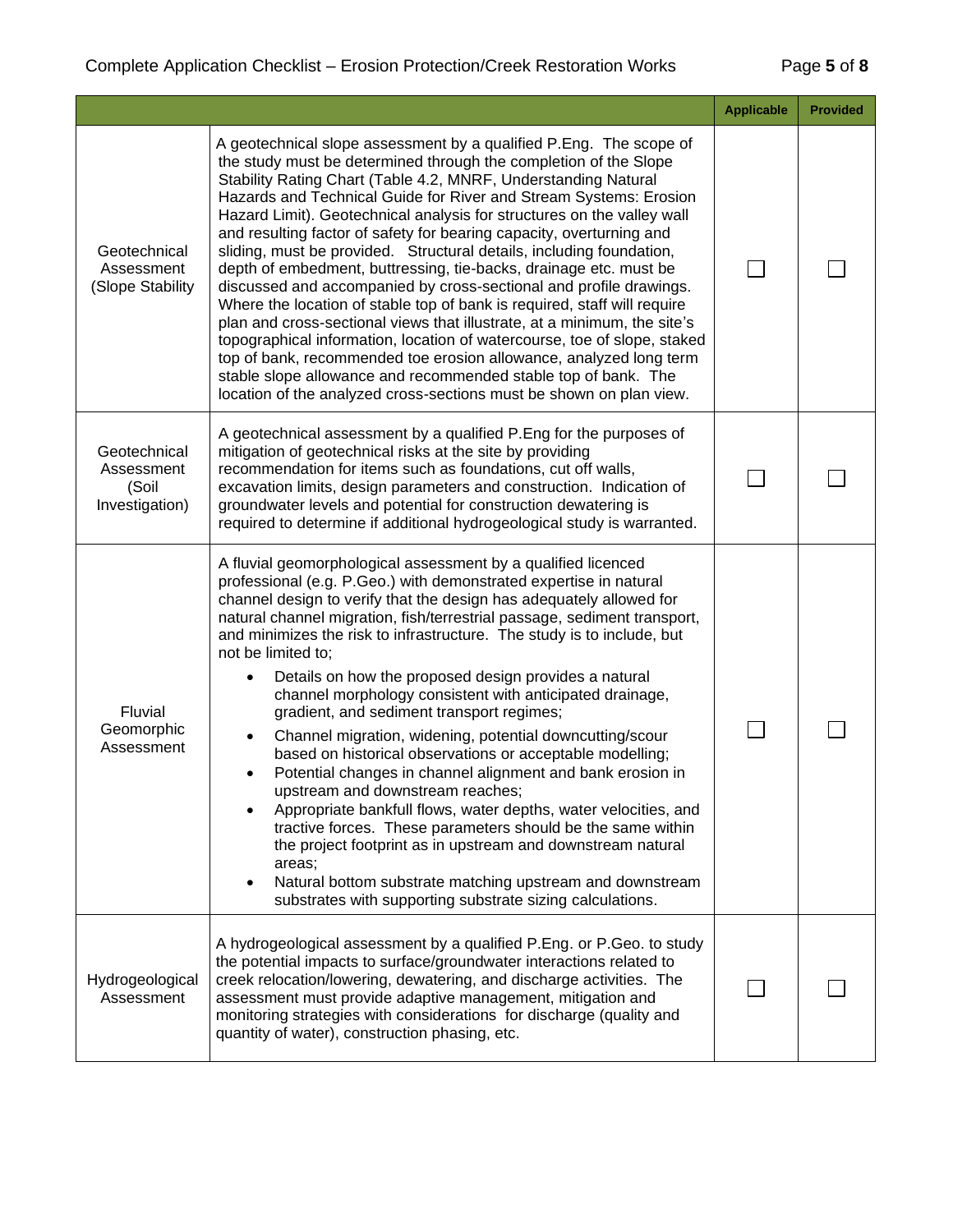## Complete Application Checklist – Erosion Protection/Creek Restoration Works Page **6** of **8**

|                                                       |                                                                                                                                                                                                                                                                                                                                                 | <b>Applicable</b> | <b>Provided</b> |
|-------------------------------------------------------|-------------------------------------------------------------------------------------------------------------------------------------------------------------------------------------------------------------------------------------------------------------------------------------------------------------------------------------------------|-------------------|-----------------|
| <b>Aquatic Habitat</b><br>Assessment                  | Detailed description and habitat map of in-stream and bank habitat<br>features including bankfull width, pools, riffles, undercut banks,<br>eroding banks, root wads and large woody debris, thalweg/low flow<br>location, backwater areas, substrate type, etc. See the Interim Guide<br>for Fisheries (MTO, April 2020) for further guidance. |                   |                 |
| Additional<br><b>Fisheries</b><br><b>Requirements</b> | Fish passage assessment based on the sustained and burst speeds of<br>the weakest species for baseflow conditions up to a 2-year storm<br>(unless otherwise advised by Conservation Halton staff).                                                                                                                                              |                   |                 |
| Ecological Study                                      | An Ecological Study. Reference must be made to Conservation<br>Halton's Guidelines for Ecological Studies, available at:<br>www.conservationhalton.ca.                                                                                                                                                                                          |                   |                 |
| Monitoring Plan                                       | A detailed adaptive management/monitoring plan outlining elements of<br>the works that are to be monitored, and the methodology, frequency,<br>and duration of monitoring. Monitoring should include both vegetation<br>and erosion control monitoring.                                                                                         |                   |                 |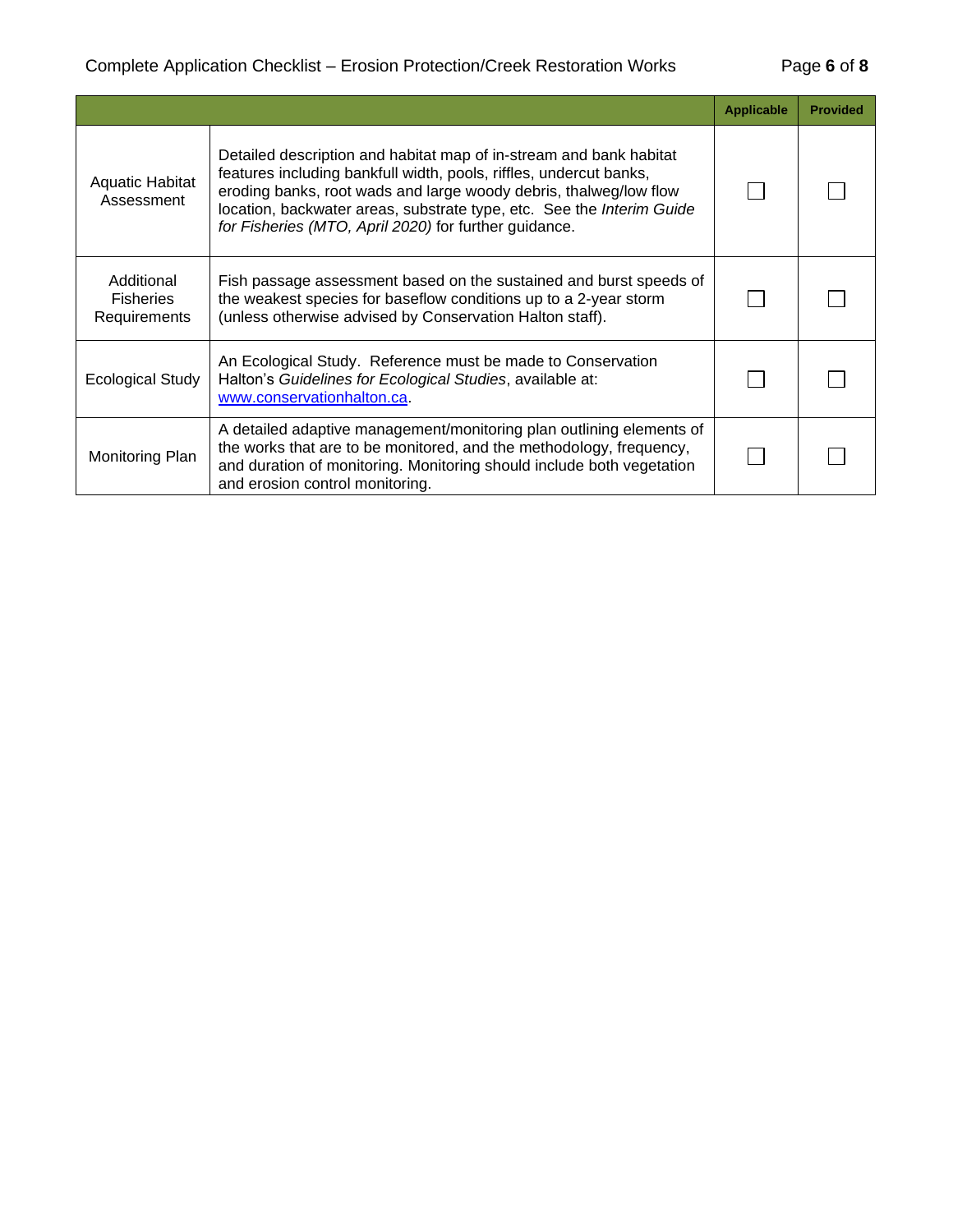| <b>Other Requirements</b>                                                                                                                                                                                                                                                                                                                                                                                                                                                          |                                                                                                                                                                                                                                                                                                                                                                                                                                                                                                                                                                                                                                                                            |                 |            |
|------------------------------------------------------------------------------------------------------------------------------------------------------------------------------------------------------------------------------------------------------------------------------------------------------------------------------------------------------------------------------------------------------------------------------------------------------------------------------------|----------------------------------------------------------------------------------------------------------------------------------------------------------------------------------------------------------------------------------------------------------------------------------------------------------------------------------------------------------------------------------------------------------------------------------------------------------------------------------------------------------------------------------------------------------------------------------------------------------------------------------------------------------------------------|-----------------|------------|
|                                                                                                                                                                                                                                                                                                                                                                                                                                                                                    |                                                                                                                                                                                                                                                                                                                                                                                                                                                                                                                                                                                                                                                                            |                 |            |
| <b>Fisheries</b><br>Act                                                                                                                                                                                                                                                                                                                                                                                                                                                            | On November 25, 2013, amendments to the Canadian Fisheries Act,<br>associated Applications for Authorization (under Paragraph 35(2) (b) of<br>the Fisheries Act Regulations) and Information Requirements<br>Regulations came into force. Depending on the scale of works, as you<br>will be conducting a project in/near water, the proponent has<br>responsibilities under the Fisheries Act to ensure serious harm to fish is<br>avoided. Please refer to the Department of Fisheries and Oceans<br>(DFO) website for additional information. Alternatively, questions can<br>be directed to DFO by phone 1 855 852-8320 or email<br>fisheriesprotection@dfo-mpo.gc.ca. |                 | Applicable |
|                                                                                                                                                                                                                                                                                                                                                                                                                                                                                    |                                                                                                                                                                                                                                                                                                                                                                                                                                                                                                                                                                                                                                                                            |                 | Applicable |
| Staff are aware that the Ministry of Environment, Conservation and<br>Parks (MECP) may have outstanding concerns with respect to species<br>listed on the Species at Risk in Ontario list as it pertains to the<br>Endangered<br>Endangered Species Act (ESA) in the immediate area around this<br>Species<br>project. Please contact MECP directly to determine what detailed<br>project information will be required to begin the ESA approval process:<br>SAROntario@ontario.ca |                                                                                                                                                                                                                                                                                                                                                                                                                                                                                                                                                                                                                                                                            |                 |            |
| Prepared by: __                                                                                                                                                                                                                                                                                                                                                                                                                                                                    |                                                                                                                                                                                                                                                                                                                                                                                                                                                                                                                                                                                                                                                                            | Signature: ____ |            |